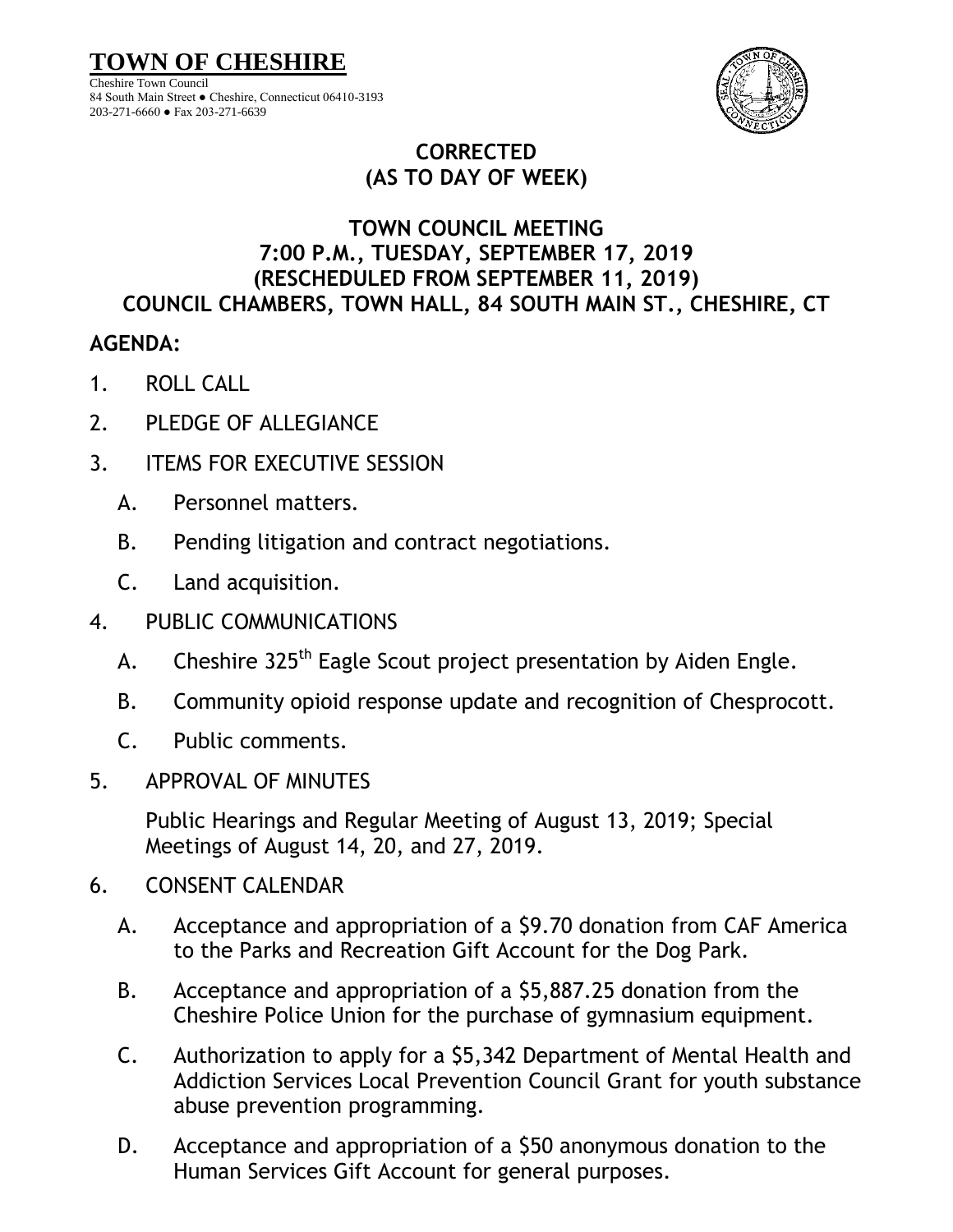- E. Acceptance and appropriation of a \$25 donation from the Cheshire Senior Citizens Club in memory of Enis DellaCamera to the Human Services Gift Account for the Senior Center.
- F. Acceptance and appropriation of a \$350.75 donation from the Yellow House End of Summer Party to the Youth Services Gift Account for Youth Services programming.
- G. Acceptance and appropriation of a \$250 donation from the Thursday Evening Setback League to the Human Services Gift for the Senior Center.
- 7. ITEMS REMOVED FROM CONSENT CALENDAR
- 8. OLD BUSINESS
- 9. NEW BUSINESS
	- A. Discussion and possible approval of the amendment to extend the Unsafe Premises Ordinance for one year.
	- B. Discussion and possible approval of the proposed new Illicit Discharge and Connections Stormwater ordinance.
	- C. Discussion and possible approval of the Solid Waste ordinance amendments.
	- D. Discussion and possible approval of award of contract for the Fire Headquarters and Annex boiler replacements project.
	- E. Discussion and possible approval of waiver of bid and award of contract for design of Library Roof HVAC project.
	- F. Discussion and possible approval of award of contract for design, bidding and construction administration for the entryway portion of the School Security Improvement project.
	- G. Discussion and possible action re: the establishment of a School Modernization Plan Study Group.
- 10. TOWN MANAGER REPORT AND COMMUNICATIONS
	- A. Monthly Status Report.
	- B. Department Status Reports: Police, Fire, Fire Marshal.
- 11. REPORTS OF COMMITTEES OF THE COUNCIL
	- A. Chairman's Report.
		- i. September  $11<sup>th</sup>$  recognition.